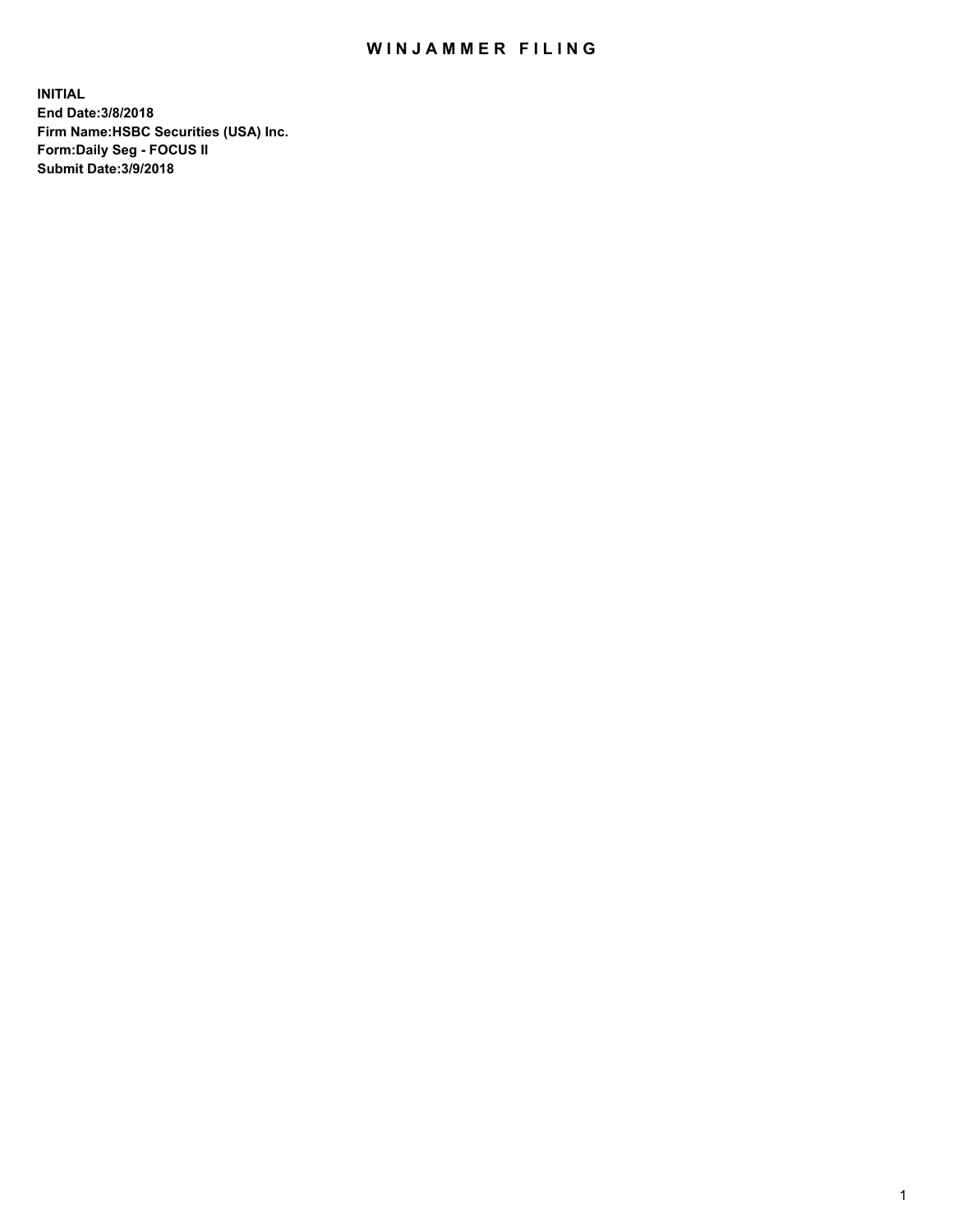## **INITIAL End Date:3/8/2018 Firm Name:HSBC Securities (USA) Inc. Form:Daily Seg - FOCUS II Submit Date:3/9/2018 Daily Segregation - Cover Page**

| Name of Company<br><b>Contact Name</b><br><b>Contact Phone Number</b><br><b>Contact Email Address</b>                                                                                                                                                                                                                          | <b>HSBC Securities (USA) Inc.</b><br><b>Michael Vacca</b><br>212-525-7951<br>michael.vacca@us.hsbc.com |
|--------------------------------------------------------------------------------------------------------------------------------------------------------------------------------------------------------------------------------------------------------------------------------------------------------------------------------|--------------------------------------------------------------------------------------------------------|
| FCM's Customer Segregated Funds Residual Interest Target (choose one):<br>a. Minimum dollar amount: ; or<br>b. Minimum percentage of customer segregated funds required:%; or<br>c. Dollar amount range between: and; or<br>d. Percentage range of customer segregated funds required between:% and%.                          | 147,000,000<br><u>0</u><br><u>00</u><br>00                                                             |
| FCM's Customer Secured Amount Funds Residual Interest Target (choose one):<br>a. Minimum dollar amount: ; or<br>b. Minimum percentage of customer secured funds required:%; or<br>c. Dollar amount range between: and; or<br>d. Percentage range of customer secured funds required between:% and%.                            | 25,000,000<br><u>0</u><br><u>00</u><br>00                                                              |
| FCM's Cleared Swaps Customer Collateral Residual Interest Target (choose one):<br>a. Minimum dollar amount: ; or<br>b. Minimum percentage of cleared swaps customer collateral required:% ; or<br>c. Dollar amount range between: and; or<br>d. Percentage range of cleared swaps customer collateral required between:% and%. | 95,000,000<br><u>0</u><br><u>00</u><br>0 <sub>0</sub>                                                  |

Attach supporting documents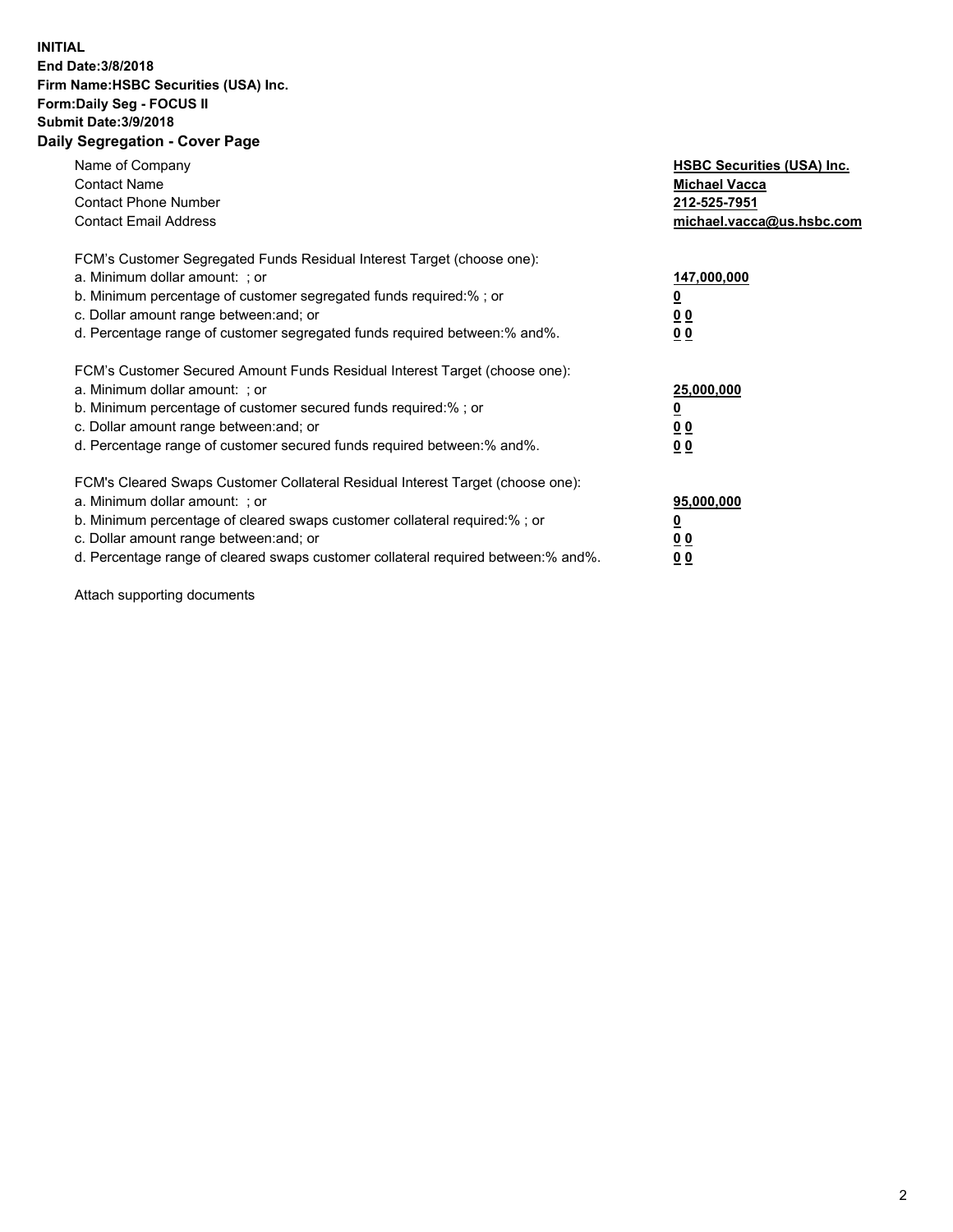**INITIAL End Date:3/8/2018 Firm Name:HSBC Securities (USA) Inc. Form:Daily Seg - FOCUS II Submit Date:3/9/2018 Daily Segregation - Secured Amounts** Foreign Futures and Foreign Options Secured Amounts Amount required to be set aside pursuant to law, rule or regulation of a foreign government or a rule of a self-regulatory organization authorized thereunder **0** [7305] 1. Net ledger balance - Foreign Futures and Foreign Option Trading - All Customers A. Cash **18,718,747** [7315] B. Securities (at market) **100,979,357** [7317] 2. Net unrealized profit (loss) in open futures contracts traded on a foreign board of trade **18,808,134** [7325] 3. Exchange traded options a. Market value of open option contracts purchased on a foreign board of trade **0** [7335] b. Market value of open contracts granted (sold) on a foreign board of trade **0** [7337] 4. Net equity (deficit) (add lines 1. 2. and 3.) **138,506,238** [7345] 5. Account liquidating to a deficit and account with a debit balances - gross amount **6,250,160** [7351] Less: amount offset by customer owned securities **-6,250,160** [7352] **0** [7354] 6. Amount required to be set aside as the secured amount - Net Liquidating Equity Method (add lines 4 and 5) **138,506,238** [7355] 7. Greater of amount required to be set aside pursuant to foreign jurisdiction (above) or line 6. **138,506,238** [7360] FUNDS DEPOSITED IN SEPARATE REGULATION 30.7 ACCOUNTS 1. Cash in banks A. Banks located in the United States **53,787,297** [7500] B. Other banks qualified under Regulation 30.7 **0** [7520] **53,787,297** [7530] 2. Securities A. In safekeeping with banks located in the United States **35,097,003** [7540] B. In safekeeping with other banks qualified under Regulation 30.7 **0** [7560] **35,097,003** [7570] 3. Equities with registered futures commission merchants A. Cash **0** [7580] B. Securities **0** [7590] C. Unrealized gain (loss) on open futures contracts **0** [7600] D. Value of long option contracts **0** [7610] E. Value of short option contracts **0** [7615] **0** [7620] 4. Amounts held by clearing organizations of foreign boards of trade A. Cash **0** [7640] B. Securities **0** [7650] C. Amount due to (from) clearing organization - daily variation **0** [7660] D. Value of long option contracts **0** [7670] E. Value of short option contracts **0** [7675] **0** [7680] 5. Amounts held by members of foreign boards of trade A. Cash **4,343,718** [7700] B. Securities **65,882,354** [7710] C. Unrealized gain (loss) on open futures contracts **18,808,134** [7720] D. Value of long option contracts **0** [7730] E. Value of short option contracts **0** [7735] **89,034,206** [7740] 6. Amounts with other depositories designated by a foreign board of trade **0** [7760] 7. Segregated funds on hand **0** [7765] 8. Total funds in separate section 30.7 accounts **177,918,506** [7770] 9. Excess (deficiency) Set Aside for Secured Amount (subtract line 7 Secured Statement Page 1 from Line 8) **39,412,268** [7380] 10. Management Target Amount for Excess funds in separate section 30.7 accounts **25,000,000** [7780] 11. Excess (deficiency) funds in separate 30.7 accounts over (under) Management Target **14,412,268** [7785]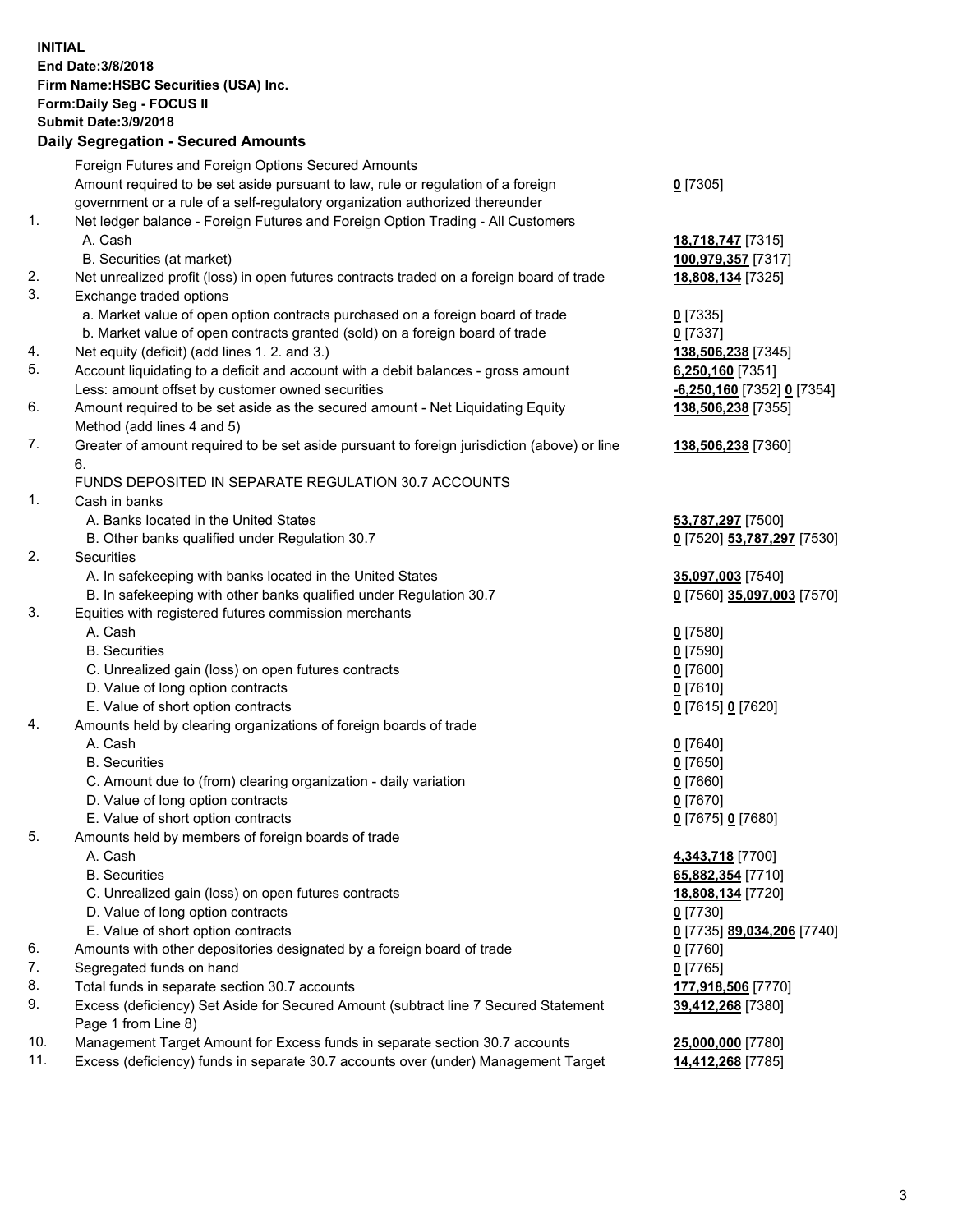| <b>INITIAL</b> | End Date: 3/8/2018<br>Firm Name: HSBC Securities (USA) Inc.<br>Form: Daily Seg - FOCUS II                                                                     |                                  |  |  |  |
|----------------|---------------------------------------------------------------------------------------------------------------------------------------------------------------|----------------------------------|--|--|--|
|                | <b>Submit Date: 3/9/2018</b>                                                                                                                                  |                                  |  |  |  |
|                | Daily Segregation - Segregation Statement                                                                                                                     |                                  |  |  |  |
|                | SEGREGATION REQUIREMENTS(Section 4d(2) of the CEAct)                                                                                                          |                                  |  |  |  |
| 1.             | Net ledger balance                                                                                                                                            |                                  |  |  |  |
|                | A. Cash                                                                                                                                                       | <u>-67,211,254</u> [7010]        |  |  |  |
|                | B. Securities (at market)                                                                                                                                     | 1,244,937,390 [7020]             |  |  |  |
| 2.             | Net unrealized profit (loss) in open futures contracts traded on a contract market                                                                            | 437,034,031 [7030]               |  |  |  |
| 3.             | Exchange traded options                                                                                                                                       |                                  |  |  |  |
|                | A. Add market value of open option contracts purchased on a contract market                                                                                   | 204,785,451 [7032]               |  |  |  |
|                | B. Deduct market value of open option contracts granted (sold) on a contract market                                                                           | -19,857,049 [7033]               |  |  |  |
| 4.             | Net equity (deficit) (add lines 1, 2 and 3)                                                                                                                   | 1,799,688,569 [7040]             |  |  |  |
| 5.             | Accounts liquidating to a deficit and accounts with                                                                                                           |                                  |  |  |  |
|                | debit balances - gross amount                                                                                                                                 | 5,606,864 [7045]                 |  |  |  |
|                | Less: amount offset by customer securities                                                                                                                    | -5,606,790 [7047] 74 [7050]      |  |  |  |
| 6.             | Amount required to be segregated (add lines 4 and 5)                                                                                                          | 1,799,688,643 [7060]             |  |  |  |
|                | FUNDS IN SEGREGATED ACCOUNTS                                                                                                                                  |                                  |  |  |  |
| 7.             | Deposited in segregated funds bank accounts                                                                                                                   |                                  |  |  |  |
|                | A. Cash                                                                                                                                                       | 75,952,451 [7070]                |  |  |  |
|                | B. Securities representing investments of customers' funds (at market)                                                                                        | $0$ [7080]                       |  |  |  |
|                | C. Securities held for particular customers or option customers in lieu of cash (at<br>market)                                                                | 198,937,450 [7090]               |  |  |  |
| 8.             |                                                                                                                                                               |                                  |  |  |  |
|                | Margins on deposit with derivatives clearing organizations of contract markets<br>A. Cash                                                                     |                                  |  |  |  |
|                |                                                                                                                                                               | 426,666,197 [7100]<br>$0$ [7110] |  |  |  |
|                | B. Securities representing investments of customers' funds (at market)<br>C. Securities held for particular customers or option customers in lieu of cash (at | 979,319,460 [7120]               |  |  |  |
|                | market)                                                                                                                                                       |                                  |  |  |  |
| 9.             | Net settlement from (to) derivatives clearing organizations of contract markets                                                                               | 20,196,232 [7130]                |  |  |  |
| 10.            | Exchange traded options                                                                                                                                       |                                  |  |  |  |
|                | A. Value of open long option contracts                                                                                                                        | 204,785,451 [7132]               |  |  |  |
|                | B. Value of open short option contracts                                                                                                                       | -19,857,049 [7133]               |  |  |  |
| 11.            | Net equities with other FCMs                                                                                                                                  |                                  |  |  |  |
|                | A. Net liquidating equity                                                                                                                                     | 7,868,433 [7140]                 |  |  |  |
|                | B. Securities representing investments of customers' funds (at market)                                                                                        | $0$ [7160]                       |  |  |  |
|                | C. Securities held for particular customers or option customers in lieu of cash (at                                                                           | $0$ [7170]                       |  |  |  |
|                | market)                                                                                                                                                       |                                  |  |  |  |
| 12.            | Segregated funds on hand                                                                                                                                      | 66,680,480 [7150]                |  |  |  |
| 13.            | Total amount in segregation (add lines 7 through 12)                                                                                                          | 1,960,549,105 [7180]             |  |  |  |
| 14.            | Excess (deficiency) funds in segregation (subtract line 6 from line 13)                                                                                       | 160,860,462 [7190]               |  |  |  |
| 15.            | Management Target Amount for Excess funds in segregation                                                                                                      | 147,000,000 [7194]               |  |  |  |
| 16.            | Excess (deficiency) funds in segregation over (under) Management Target Amount                                                                                | 13,860,462 [7198]                |  |  |  |

16. Excess (deficiency) funds in segregation over (under) Management Target Amount Excess